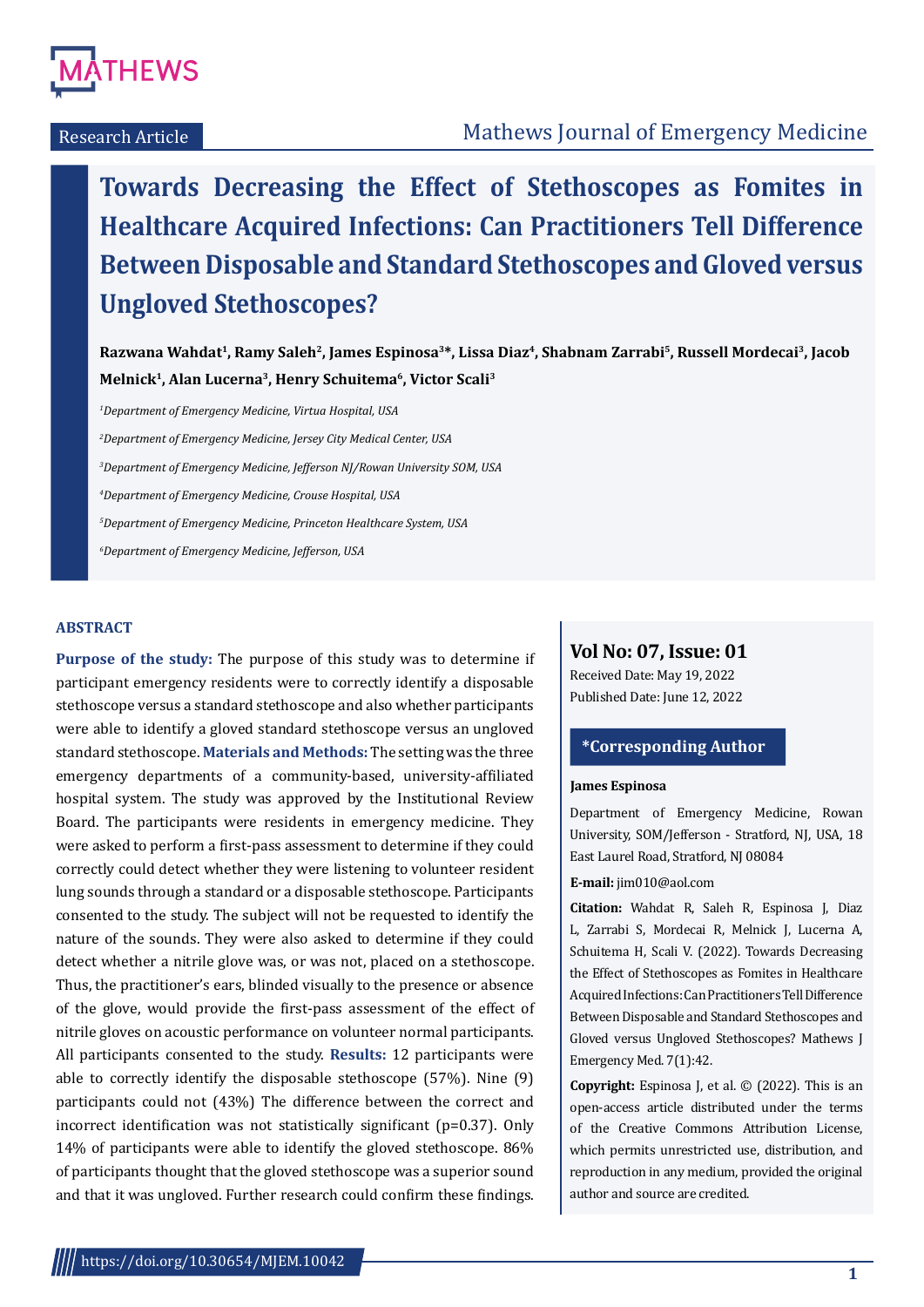The inability to identify the correct (gloved) stethoscope was highly statistically significant (p=<0.001). **Conclusions:** Participants were not able to distinguish between the disposable and the standard stethoscope. 86% of participants felt that the ungloved stethoscope gave a superior sound and was the ungloved stethoscope. This pilot data recommends a larger study included assessment of disposable and gloved stethoscopes in identifying abnormal sounds.

**Keywords:** Stethoscope acoustics, disposable stethoscopes, nosocomial infections, gloved stethoscope

#### **BACKGROUND**

In 1546, the Italian physician Girolomo Frascato proposed that epidemic diseases were caused by direct or indirect contact with extremely small particles of some sort of contaminating ("contagious") matter. It is doubtful that even Frascato's great genius and far-reaching prescient intuition could have foreseen the sheer magnitude of what has become known as "nosocomial infections", implying hospital-acquired infections, let alone the more commonlyused and more broad problem of "Healthcare acquired infections", (HAI) implying infections related to exposure in the wide panoply of modern inpatient and out-patient healthcare facilities.

In the context of preventability, Frascato's fomites emerge as being particularly associated with HAI infections. Modern references refer to fomites in terms that would have made complete sense to Frascato. For example, one very commonly used lay reference discusses fomites as "possible routes to pass pathogens between patients. Stethoscopes and neckties are two such fomites associated with healthcare providers. Basic hospital equipment…can be carriers." [http:// en.wikipedia.org/wiki/Fomite]

In reference to stethoscopes as fomites, there is evidence in the literature of a rather remarkable level of stethoscope contamination in the healthcare environment.

#### **Based on a review of the literature, it appears that:**

- Stethoscopes are proven fomites.
- Stethoscopes tend not to be cleaned regularly, and when they are, they quickly become recontaminated.
- Complete stethoscope cleansing would appear to require the removal and cleansing of the diaphragm retaining ring, making cleansing with each use less practical
- Diaphragm covers may actually increase surface colonization

Anecdotally, several of our team members have observed that the use of nitrile gloves as covers of the lower stethoscope unit. It is unclear how prevalent this practice might be at various centers. It would appear likely that the use of gloves in such a way would create a barrier to the fomite nature of the lower stethoscope unit. This could, of course, be formally tested as a proposition. However, as a precursor to such a study, a relevant question would be whether the use of a nitrile glove degrades the acoustic properties of a stethoscope. A review of the literature (PubMed) by the authors of this proposal did not identify a specific study that looked that effect of nitrile gloves on acoustic performance of stethoscopes.

## **The purpose of this study was:**

- 1. to perform a first-pass assessment to determine if practitioners can correctly identify a disposable stethoscope. The question framed was which stethoscope is disposable and which is standard.
- 2. to perform a first-pass assessment of the effect of nitrile gloves on stethoscope performance. The question framed was which stethoscope do you believe to be the gloved stethoscope.

#### **MATERIALS AND METHODS**

The setting was the three emergency departments of a community-based, university-affiliated hospital system. The study was approved by the Institutional Review Board. The participants were residents in emergency medicine. They were asked to perform a first-pass assessment to determine if they could correctly could detect whether they were listening to volunteer resident lung sounds through a standard or a disposable stethoscope. The participants were not able to see or touch the stethoscope itself. The stethoscope was put in place by a study member. Participants consented to the study. The subject was not requested to identify the nature of the sounds. They were also asked to determine if they could detect whether a nitrile glove was, or was not, placed on a stethoscope. Thus, the practitioner's ears, blinded visually to the presence or absence of the glove, would provide the first-pass assessment of the effect of nitrile gloves on acoustic performance on volunteer normal participants. All participants consented to the study.

## **RESULTS**

There were 21 participants.

Objective 1) to determine if practitioners can correctly identify a disposable stethoscope.